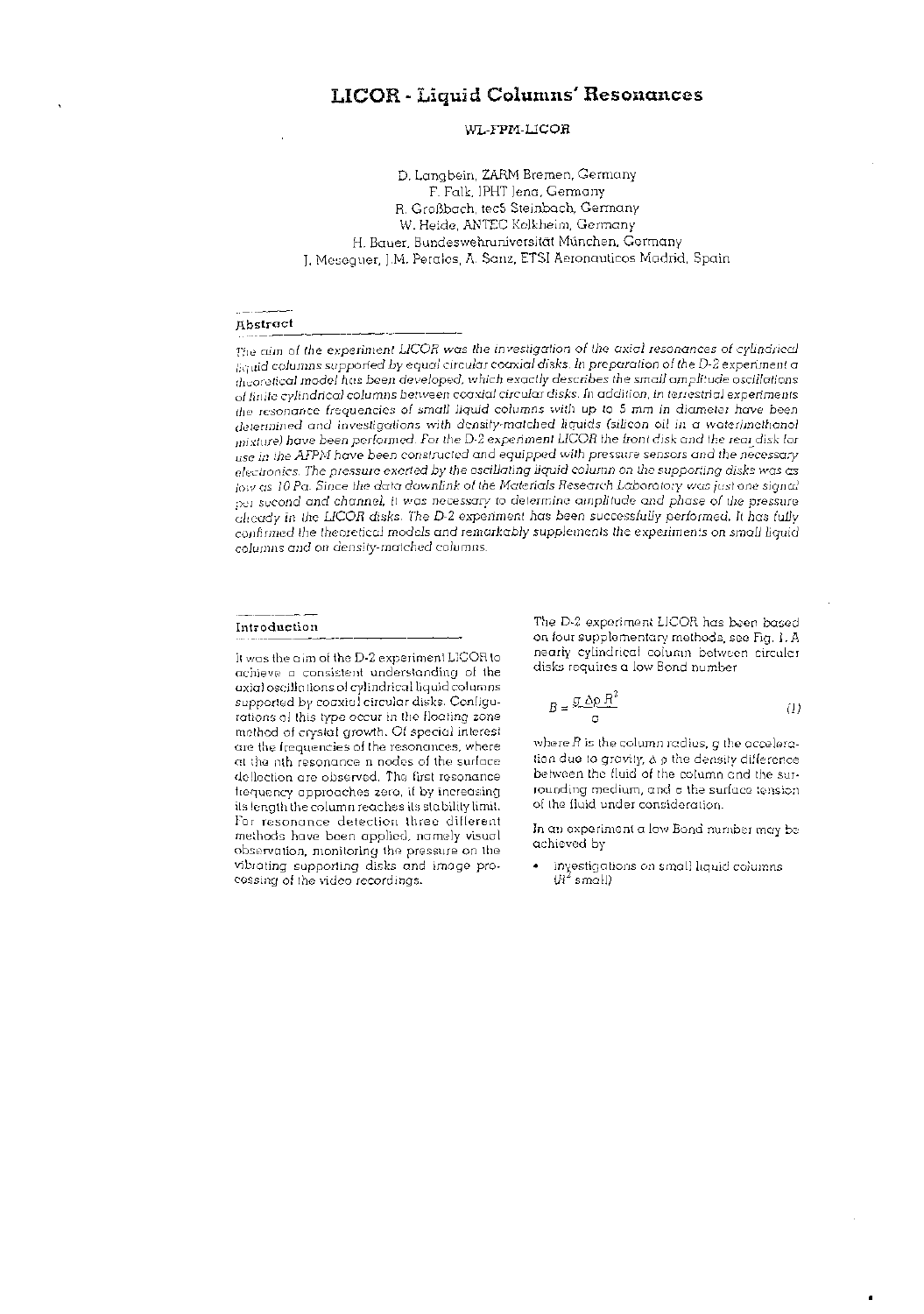

Fig. 1: The four supplementary methods for studying the behaviour of liquid columns with low Bond number.

- investigations with density adjusted liquids (Ap small)
- experiments in low gravity conditions (g small).

# **Theory**

The resonance frequencies of liquid columns are determined by the balance between the kinetic energy of the liquid motion and the potential energy of the resultant surface deformation. This mean s that the resonance frequencies are properly scaled by

$$
\frac{\text{Anetic energy}}{\text{surface energy}} = \frac{\rho R^2 L (\omega R)^2}{\sigma R L} = \frac{\rho \omega^2 R^3}{\sigma} \qquad (2)
$$

The sharpness of the resonance frequencies is determined by the liquid viscosity. It is properly scaled by the ratio of the transient time  $\eta$ % of liquid motions due to surface deformations over their damping time  $\frac{n^2}{n}$ . This dimensionless number

$$
C = \frac{nR_{\text{G}}}{R_{\text{A}}^2} = \frac{\rho \nu^2}{\sigma R}
$$
 (3)

or else its square root are denoted as Ohnesorge number, capillary number or modified Reynolds number,  $\rho$  and  $\nu$  are the density

and the kinematic viscosity,  $\eta = \rho$  v is the dynamic viscosity of the liquid considered.

The three scientific teams involved in LICOR have developed different theoretical models which yield slightly different resonance frequencies in agreement with tire different simplifications made .

The Madrid team has investigated two different one-dimensional models, both of which are applicable to slender liquid columns and low frequencies [1 - 4]. In the one-dimensional slice model only the contribution of the axial liquid motion to the kinetic energy is taken into account. The radial contribution is disregarded. The liquid motion through each radial cross-section is obtained from the change of the liquid volumes on both sides. This lower estimate to the kinetic energy gives rise to too high resonance frequencies. The neglection of the radial motion is the more critical, the shorter the considered liquid column is. An upper bound to the kinetic energy is obtained, if one takes the axial flow for granted and calculates the radial flow from the continuity equation. In consequence of this treatment too low resonance frequencies arise, in particular for oscillations exhibiting several nodes. This applies to the Cosserat model.

The mode! developed by the Munchen team [5 - 7] treats the oscillations of infinite liquid columns. Among these it selects those which satisfy the correct boundary conditions on the flow velocity at the periphery of the supporting disks. The corresponding boundary conditions at smaller radii are disregarded. With the flow velocity being less restricted in that model than in the experiment, too low resonance frequencies are obtained.

The model developed by the Frankfurt team [8 - 10] is principally exact. The only limitation is the linearization of the basic equations which is correct for small amplitude oscillations. It is based on the following steps:

- The solutions of the momentum equation plus the continuity equation in cylindrical coordinates are determined.
- There are three independent sets of solutions in terms of cylindrical Bessel functions with respect to the radius times ex-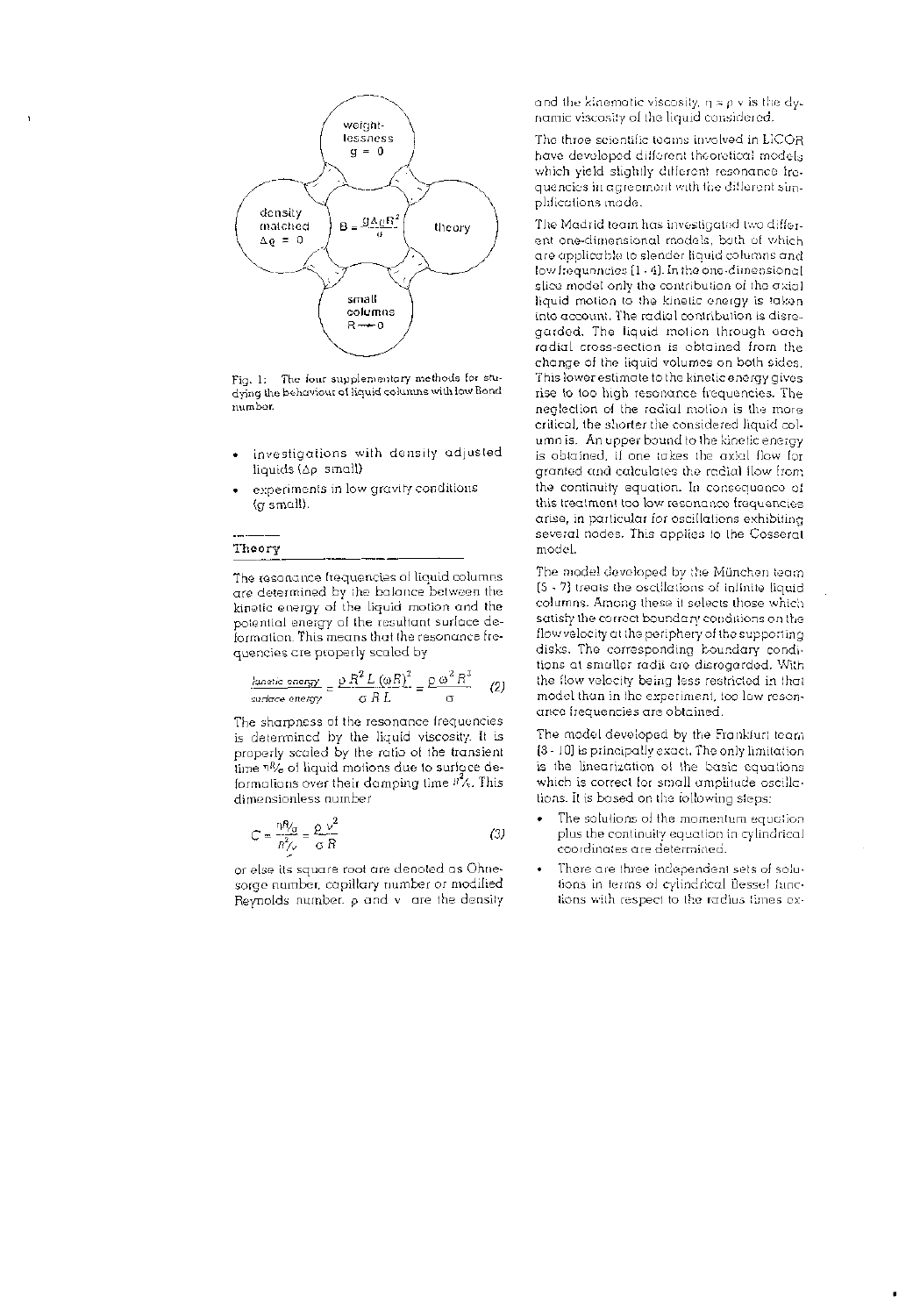ponential functions  $exp(im\varphi + i\varphi z)$  in the  $\alpha$ zimuth  $\varphi$  and in the radial coordinate z.

- . These solutions are used for satisfying the boundary conditions on the radial component and the two tangential components of the stress tensor along the surface of a n infinite liquid column.
- . Satisfying three boundary conditions by means of three linearly independent solutions renders a 3x3 secular determinant.
- The solutions of this secular determinant for real axial wavenumber q and complex frequency  $\omega$  are the natural frequencies of inifinitely long columns.
- Instead of these natural oscillations the enforced oscillations lor real frequences complex axial wavenumber *q ate* determined.
- These are axially increasing or decreasing oscillations of the liquid column.
- From the increasing or decreasing oscillations linear superpositions are formed, which satisfy the boundary conditions on the flow velocity along the supporting disks.
- Satisiying the boundary conditions at any position across the disks would require taking into account an infinite set of solutions.
- Meeting the boundary conditions therefore is reduced to  $N$  radii on the supporting disks, which requires *2N* solutions.
- Taking into account *N = 12* such radii reduces the error to less than two percent even without optimizing their spacing.

Among the most important results of this procedure let us mention:

- The surface shape resulting at low frequencies is that unduloid, which fits with respect to length and to volume.
- The pressure on the supporting disks is proportional to the amplitude of the excitation and is conveniently scaled by **2 P " /a a-**
- Resonant oscillations arise if the axially decreasing waves reach the opposite disks and are reflected with adequate phase.
- The latter requirement generally is satisfied by the first two pairs of solutions only,

such that the resonance frequencies basically follow from these solutions.

- The first resonance frequency approaches zero when the length L of the column reaches its circumference 2xR (Rayleigh instability).
- The height of the pressure maxima at the resonance frequencies varies proportional to  $\sqrt{\frac{2}{\pi}}$ ,
- The sharpness of the resonances decrease s with increasing number *r.* of nodes, i.e. only a finite number of resonance frequencies can be found experimentally.
- Decreasing  $v^2$ <sub>6</sub>H by one order of magnitude enables detection of two or three further resonances.
- At high frequencies surface waves arise, i.e. the liquid motion along the axis vanishes.

Figs. 2 and 3 show the pressure on the vibrating disk in dependence on frequency and the flow profile of the second resonant oscillation according to the calculations.



Fig. 2: The amplitude of tire pressure *pR~/cc* at the vibrating disk versus the reduced frequency  $\sqrt{p}\omega^2\beta/\sigma$  for varying damping parameter  $p\sqrt{2}\sigma\beta$ . a)  $\frac{1}{2}h + 2h = 2.4$ ; b)  $\frac{1}{2}h = 3.0$ .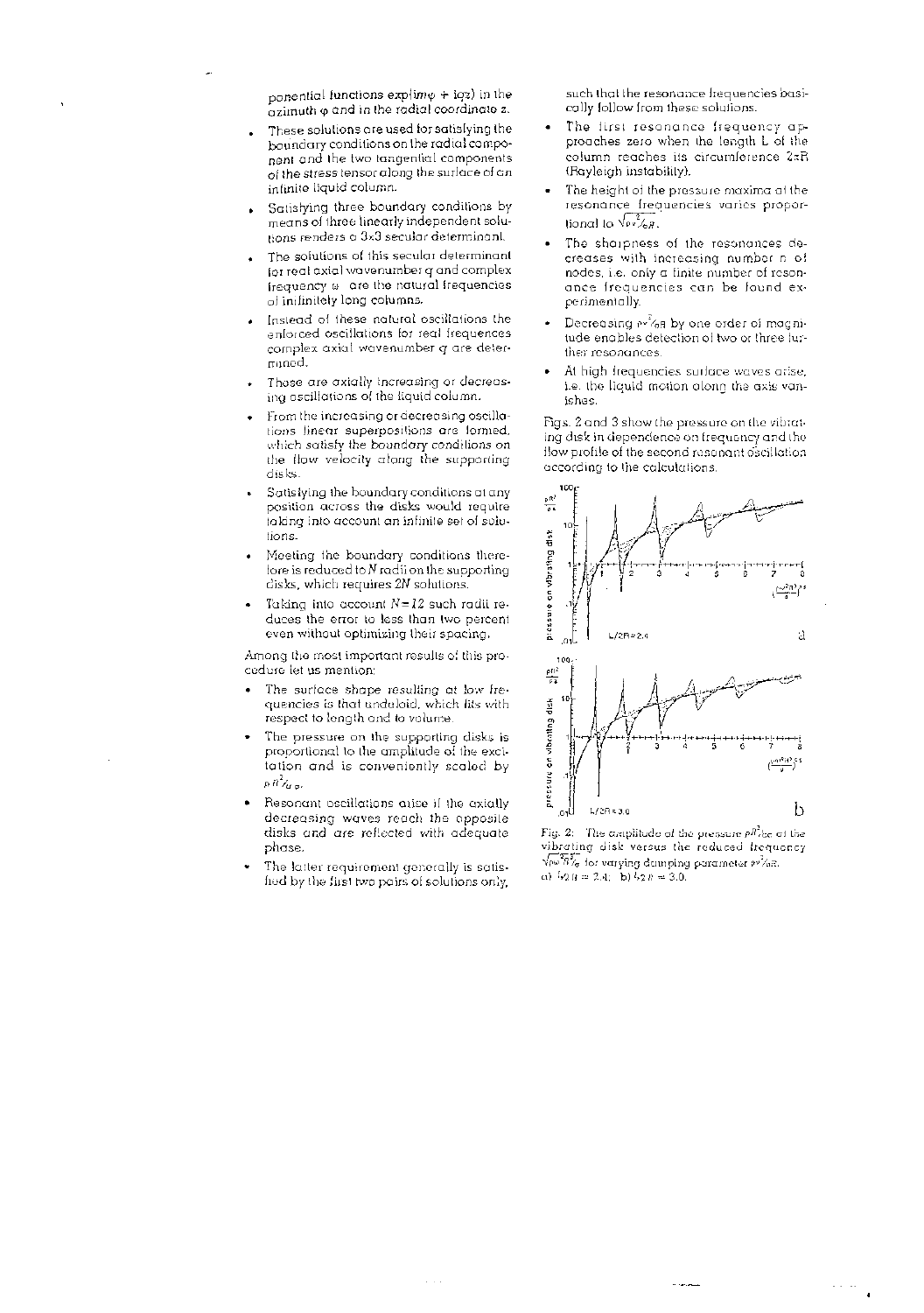

Fig. 3: The flow pattern of the second resonant oscillation in  $\alpha$ column with aspect ratio  $\frac{1}{2}$ *R* = 2.4 and the damping parameter [irst two resonance frequencies of  $\frac{1}{2}$  of  $\frac{1}{2}$  a water column with 5 mm in

#### **Small Liquid Columns**

In preparation of the D-2 experiment LICOR the resonance frequencies of small liquid columns have been investigated [11]. For that aim the apparatus shown in Fig. 4 has been developed. The small columns have been established between disks made from stainless steel with 3 mm, 4 mm and 5 mm in diameter. The upper disk can be positioned in three directions by means of micrometer screws. The lower disk was electrodynamically excited. Typical amplitudes at frequencies between 15 Hz and 150 Hz ranged from

 $a = 2$  inn to  $a = 5$  inn. The frequen-•• cies can bo set manually or else a frequency ramp of variable rate may be applied.

The oscillations were observed by<br>
means of a telemicroscope and<br>
were video recorded, By using stro-<br>
boscopic illumination a resting po-<br>
ture could be achieved at any<br>
phase. Applying a slow phase vari-<br>
ation resulted means of a telemicroscope and were video recorded. By using stroboscopic illumination a resting picfure could be achieved at any phase. Applying a slow phase vari-...','.7'///77777'.'".. ation resulted in a slow motion picture. This is of particular import **ance at high frequencies**, where the oscillations become non-linear.

Ì

j.

þ

For quantitative detection of the | resonance frequencies the pressure of the liquid column on the sup-  $\frac{1}{1}$  porting disks has been measured. ure sensors was 15 uV/Pa. For cali gas volume in a  $1$  liter bottle has been varied by 50 mm<sup>2</sup> by means of a motor driven microsyringe. ments were water and a water/

*",..'",','.'"* from 15 Hz to 150 Hz were performed. The rise in frequency was  $A = L/2R$  was systematically varied<br>from 0.8 to 1.1. Fig. 5 depicts the a water column with 5 mm in diameter and 3.5 mm in height.

Fig. 6 shows the resonance frequencies versus the aspect ratio. The resonance frequencies obtained with water (x) are somewhat lower than those obtained with the wa $ter/q$  lycerol mixture  $(+)$ . This contradicts theory, since for the mixture the Bond number and also the Ohnesorge number is slightly higher, which suggests slightly lower resonance frequencies. The full lines in Fig. 6 give the resonance frequencies according to the exact theory, the dashed lines those according to the Cosserat model. The measured resonance frequencies agree excellently with the exact model.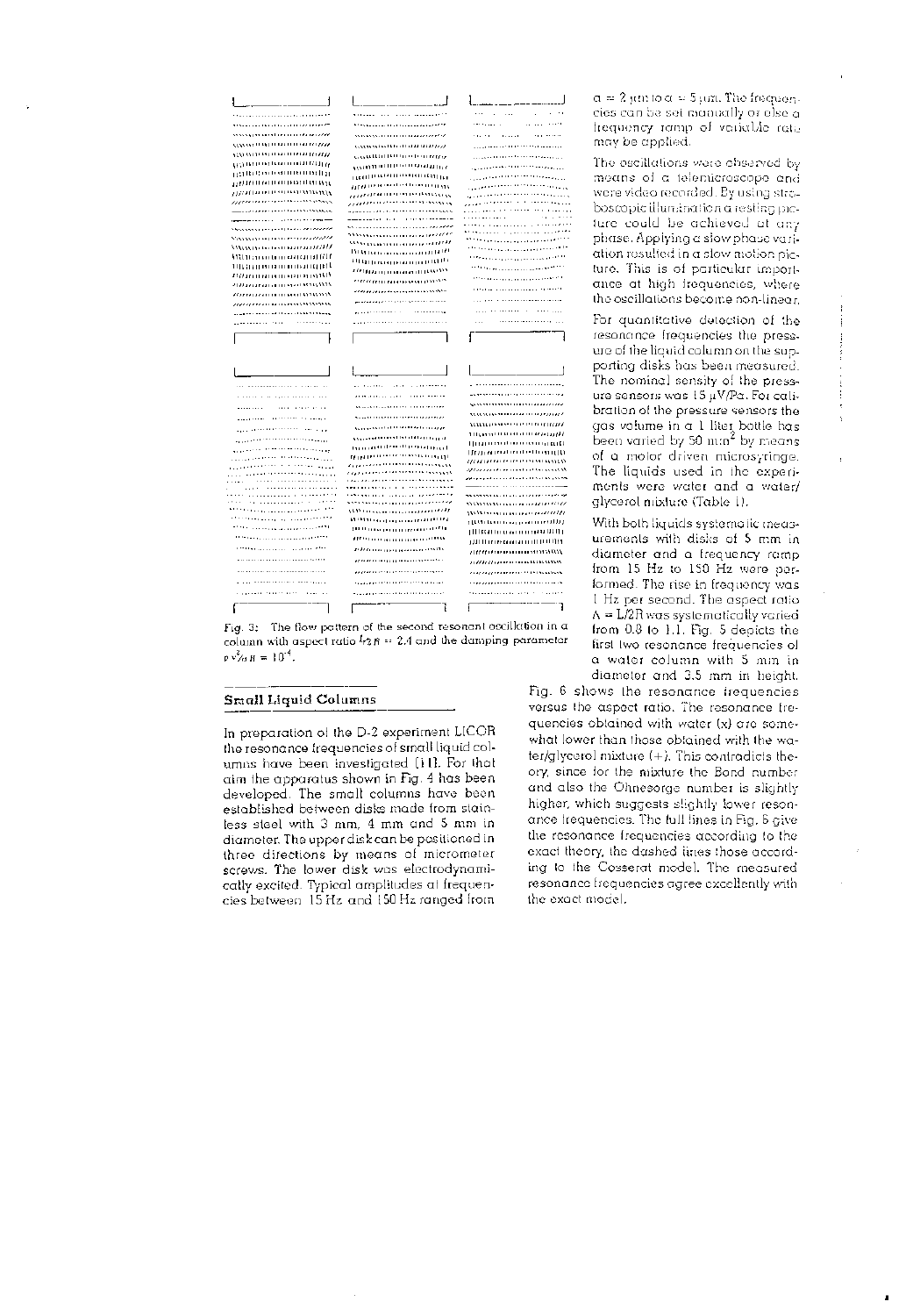| liquid              | $\frac{P}{G}$ cm <sup>-3</sup> | $v_{cm}$ as $v$ | $\%$ <sub>D</sub> $\frac{1}{2}$ | $ B(2R-5mm) $ | $(42B)_{\text{max}}$                                    |
|---------------------|--------------------------------|-----------------|---------------------------------|---------------|---------------------------------------------------------|
| water               | 1.00                           | 0.01            | 50.3                            | 1.22          | -43                                                     |
| water/glycerol 25 % | i.06                           | 0.021           | 48.5                            | - 34 -        | $\overline{.}38$<br>$\cdots$ $\cdots$ $\cdots$ $\cdots$ |

Table 1: Physical data of the liquids used in terrestrial experiments on small columns.

#### **Platea u Simulatio n** 1st resonance

Plateau simulation, i. e. the use of density adjusted liquids, often is disqualified by the argument that the exterior fluid must also oscillate, such that no clear comparison with theory is possible. In addition to the density and the viscosity of the outer liquid bath, the shape of the container used and of the leads to the supporting disks have to be taken into account. An exact calculation of the resonance frequencies therefore is possible by numerical methods only. On the other hand, considering that the viscosity strongly affects the sharpness of the resonance frequencies, but only slightly their position, it should be



Fig. 4: The device used for investigating the resonance frequencies of small liquid columns.



Fig. 5: The 1st and 2nd resonant oscillations of  $\alpha$ water column with 5 mm in diameter and 3.5 mm in length.

a) Stroboscopic pictures oi the extreme deformations;

b) Superposition oi tire silhouettes of the extreme deformations.

possible to obtain useful results also by means of Plateau simulation.

Plateau simulation has been used in order to familiarize science astronauts and experimenters with the behaviour of liquid colunns and in particular with the detection of resonance frequencies. In the COLUMBUS mockup at  $\mathop{\hbox{\rm ESTEC}}$  a Plateau tank is available, in which a column of silicon oil (density 0.9  $g/cm$ ) was established in a bath of water and methanol (densities  $1.0$  g/cm and  $0.76$  g/cm).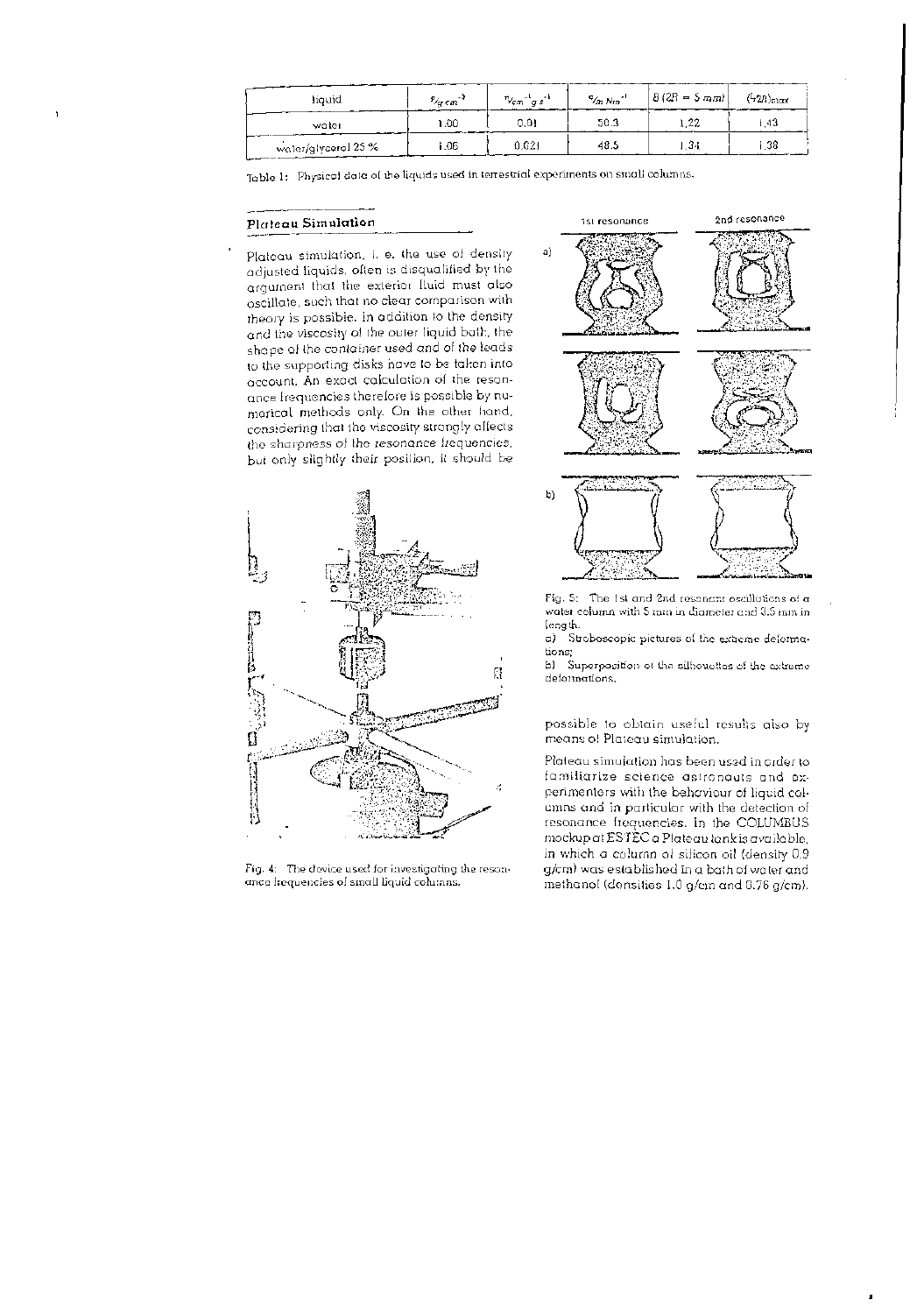| length / mm              | 29.3 | 40.3   | 53.4 | 70.0      |
|--------------------------|------|--------|------|-----------|
| amplitude / mm           | 2.0  | 2.0    | 2,0  | 3.0       |
| resonance frequency / Hz |      |        |      |           |
|                          | 0.90 | 0.50   | 0.30 | 0.24      |
| 2                        | 1.96 | 1.22   | 0.72 | 0.43      |
| 3                        | 3.10 | 2.66   | 1.26 | 0.76<br>٠ |
| 4                        |      | 3.02   | 1.30 | 1.20      |
| 5                        |      | > 4.00 | 2.68 | 4.68      |
| 6                        |      |        | 3.52 | 2.20      |

Table 2: The resonance frequencies of a cylindrical liquid column with 30 mm in diameter as determined in the Plateau tank in the COLUMBUS mockup. Liquid column: silicon oil; Liquid bath: water + methanol.



Fig. 6: Comparison of the resonance frequencies obtained in tire Plateau tank with tire exact theoretical model. Scaling of the frequency has beon chosen according to the best fit. Solid lines: experiment; dash-dotted lines: theory.

This Plateau tank has been provided by the Madrid team, which has a long experience with this technique. Alter the first training with the science astronauts, a frequency ramp from 0 Hz to 5 Hz with a frequency rise by 1 Hz within 90 s has been added . This proved particularly useful during the second training performed.

By repeatedly studying the video recordings, i. e. after some visual practice, the resonance frequencies may be determined up to 0.02 Hz. With four columns with diameter 30 mm and different aspect ratio the resonance frequencies shown in Tab. 2 have been obtained.

Plotting the resonance frequencies versus the aspect ratio renders Fig. 6. Scaling of the ordinate has been chosen such that optimum fitting of the theoretical results is achieved. The good agreement of the experimental with the theoretical curves reveals that the resonance frequencies in the Plateau tank show similar behaviour as those of free liquid columns. The only adapted parameter is the frequency scaling.

## **Design and Performanc e of the LICOR Disk s**

The D-2 experiment LICOR has been performed in the Advanced Fluid Physics Module, AFPM, which was part of the Materials Research Laboratory. For measuring and processing the pressure of the oscillating column the special disks (front disks and rear disks)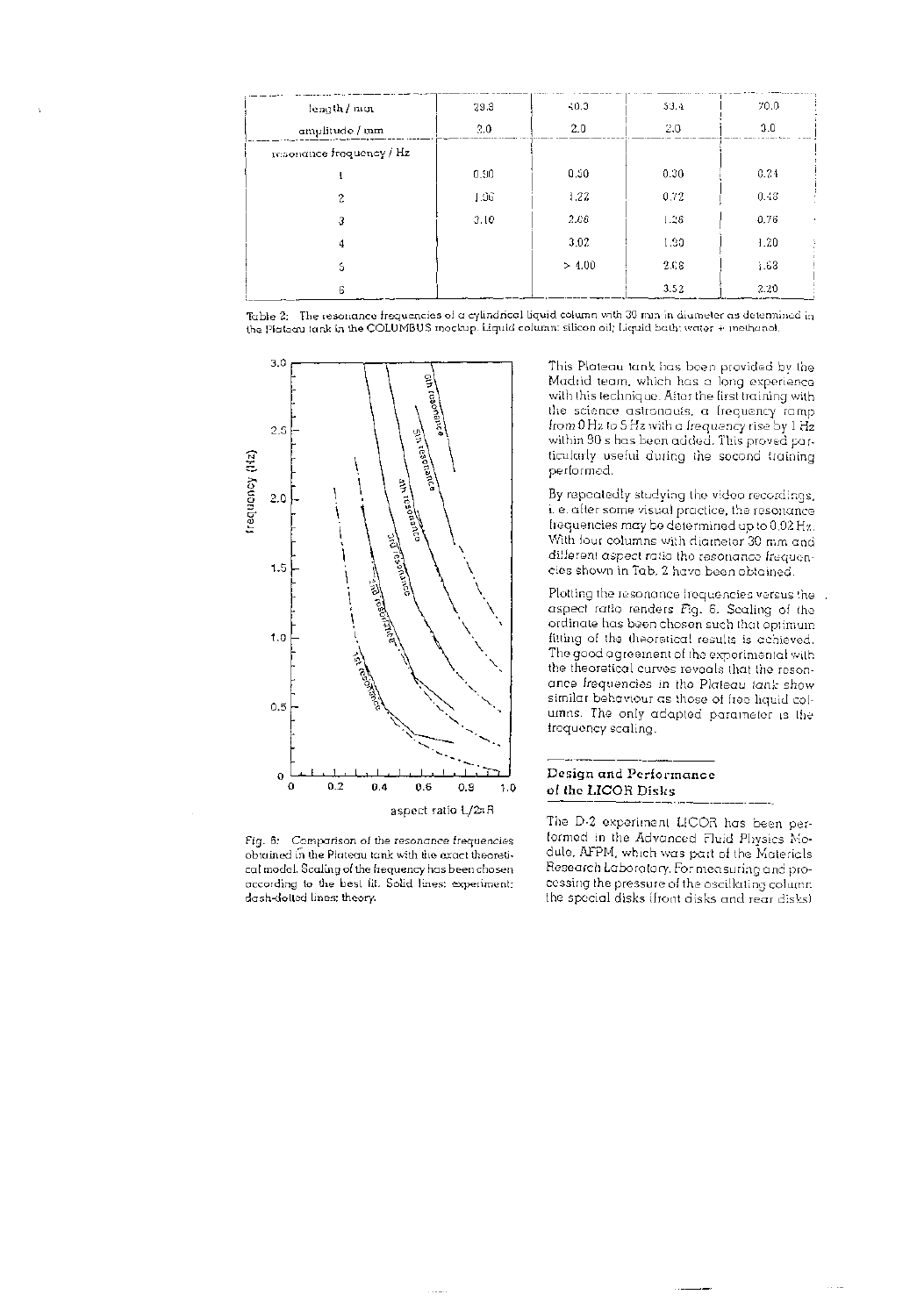

Fig. 7: The front disk and the rear disk developed for implementation in the AFPM. The hole for liquid injection is in the front disk. The rear disk is exited to vibrations. The built-in electronics evaluates tire pressure amplitude and phase .

shown in Fig. 7 have been designed. The hole ior liquid injection is in the centre of the front disk. The rear disk can be vibrated. Since the data transmission rate from the Materials Research Laboratory to ground was as low as 1 Hz, the signals of the pressure sensors were transformed into amplitude and phase already in the disks. The phase was counted relative to the vibration of the rear disk. In order to increase the data rate to 4 Hz, each of the amplitude and phase signals from the front disk and from the rear disk was distributed to four different channels with a time shift of 1/4 s. The channels originally were designed to serve the transmission of sixteen temperature signals. After transmission to ground the data were rearranged accordingly.

The data processing in the disks evaluates pressure signals from 0.5 Pa to 10 Pa in the frequency range from 1 Hz to 5 Hz. In that way it was possible to transmit to ground

- the amplitude of the pressure at the front disk
- the phase of the pressure at the front disk
- the amplitude of the pressure at the rear disk
- the phase of the pressure at the rear disk

at a rate of 4 Hz and with an accuracy of 16 bit.

## **Run I oJ LICOR**

The experiment LICOR was scheduled in the D-2 timeline from MET 1/23:18 to MET 2/02:50 (MET = Mission Elapsed Time). It has been placed in such a way that during the essential steps (the frequency ramps) Real Time TV was available . LICOR has been performed by PS-1, Dr. Ulrich Walter.

LICOR was the second experiment to run in the AFPM following the experiment STACO. Due to several delays during preparation of the AFPM, the latter experiment had suffered by severe time constraints. Due to that experience, staying within the given time frame was strongly watched during the

LICOR performance. It was essential that the intended frequency ramps from 0 Hz to 5 Hz, each lasting 7:30 min, could be observed, recorded and processed in RT-TV. The video signal was transmitted via ITALSAT to MARS. Center, Napoli, to be image processed and was returned on-line.

First a column from 10 cSt silicon oil with.  $30$  mm in diameter and nominally  $47.4$  mm in length was created. PS-1 started the frequency ramp at MET  $2/00:27:00$  (= GMT 118/15:17:00). In addition to the video signal of the oscillating columns the pressure data were received on ground. The amplitude of the pressure on the vibrating disk was plotted on one of the monitors at GSOC and excellently agreed with the precalculated curve. The pressure maxima, i.e. the resonance frequencies, could be easily identified from these data. This was much more than PS-1 and all other observers of LICOR could realize, who saw the video picture of the oscillating column only, see Fig. 8.

The liquid column contained unintended bubbles, which due to the obvious time constraints were not removed. The bubbles did not disturb the pressure and frequency measurements. They generally tried to avoid the

 $\pmb{\cdot}$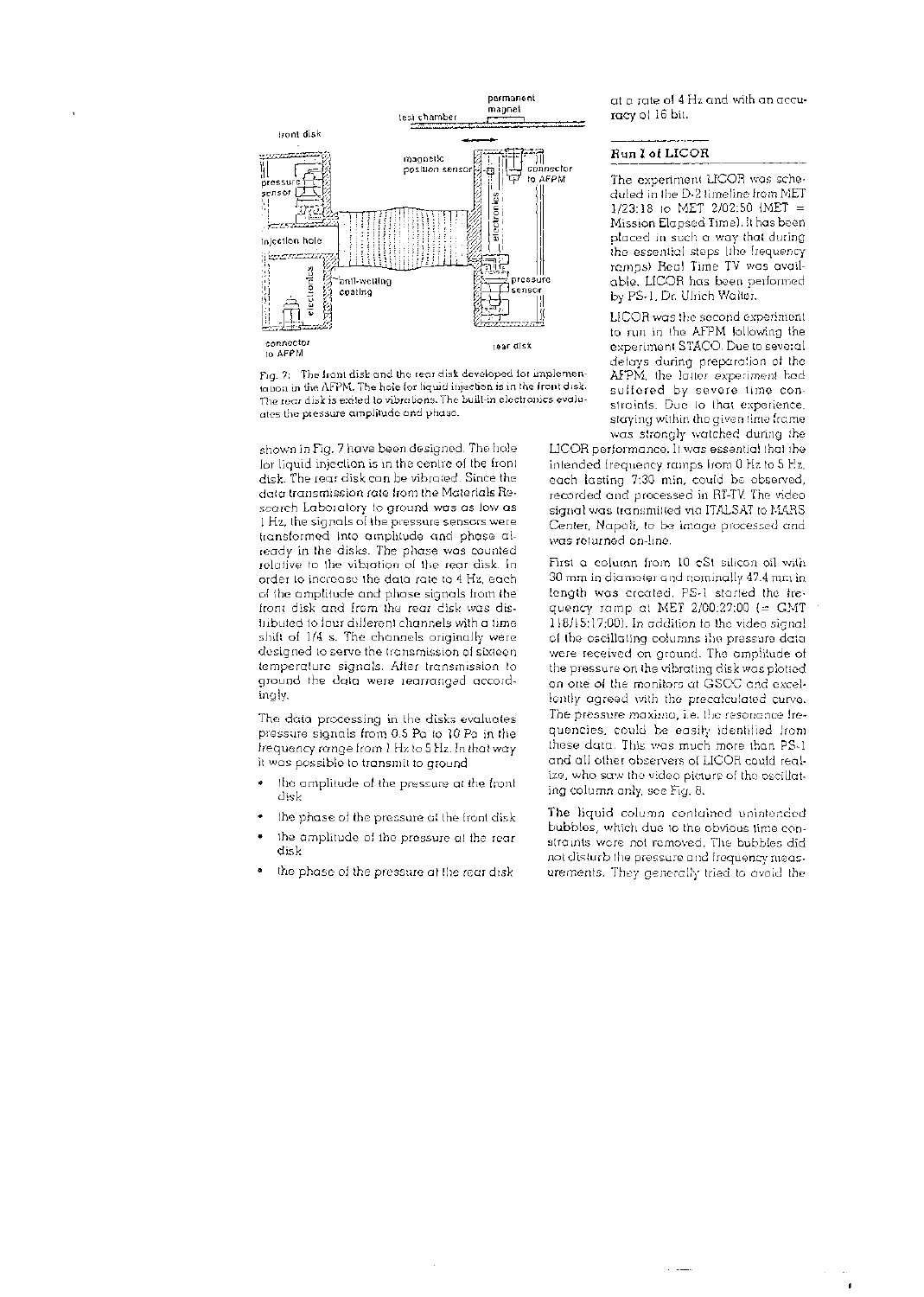

GMT 118:15:17:00 ; start of frequency ramp



GMT 118:15:17:43; 1st resonance : 0.53 Hz



GMT 118:15:20:03 ; 3rd resonance : 2.13 Hz



GMT 118:15:22:06 ; 4th resonance : 3.12 Hz



GMT 118:15:23:28 : 5th resonance : 4.28 Hz

regions with high flow velocity and rather moved to the flow<br>minima.

After application of the frequency ramp, several frequencies close to the resonances noted by the PS and the PI were set manually in steps of .04 Hz and the respective oscillations were observed in detail.

Subsequently, the length of the column was reduced to nominally 40 mm and the frequency ramp and the manual settings were repeated. As before, everything worked very well and good agreement with theory was obtained. Due to an agreement of the Pis anaxial line with equidistant radial ticks had been placed between the background illumination and the liquid column. It gave valuable additional information. The start of the frequency ramp can be seen from the motion of the ticks much earlier than from the surface deformation. Residual accelerations can be clearly observed, which not at all were detected by the Microgravity Measurement Assembly, MMA. Non-axisymmetric surface deformations could be easily identified.

Fig. 3 shows the amplitude of the pressure on the vibrating rear disk and on the resting front disk during application of the frequency ramp to the first column with a nominal length of 47.4 mm (actual 49.1 mm). The full lines give the theoretical pressure according to the Cosserat model, the dash-dotted lines the pressure according to the exact theory. We find excellent agreement between the latter and the experimental values. Fig. 16 shows the phase of the pressure on the vibrating and on the resting disk during the same frequency ramp. Agreement between experiment and theory again is very good.

Fig. 8: The first five resonant oscillations of the column of silicon oil with 30 mm in diameter and 49.1 mm in length.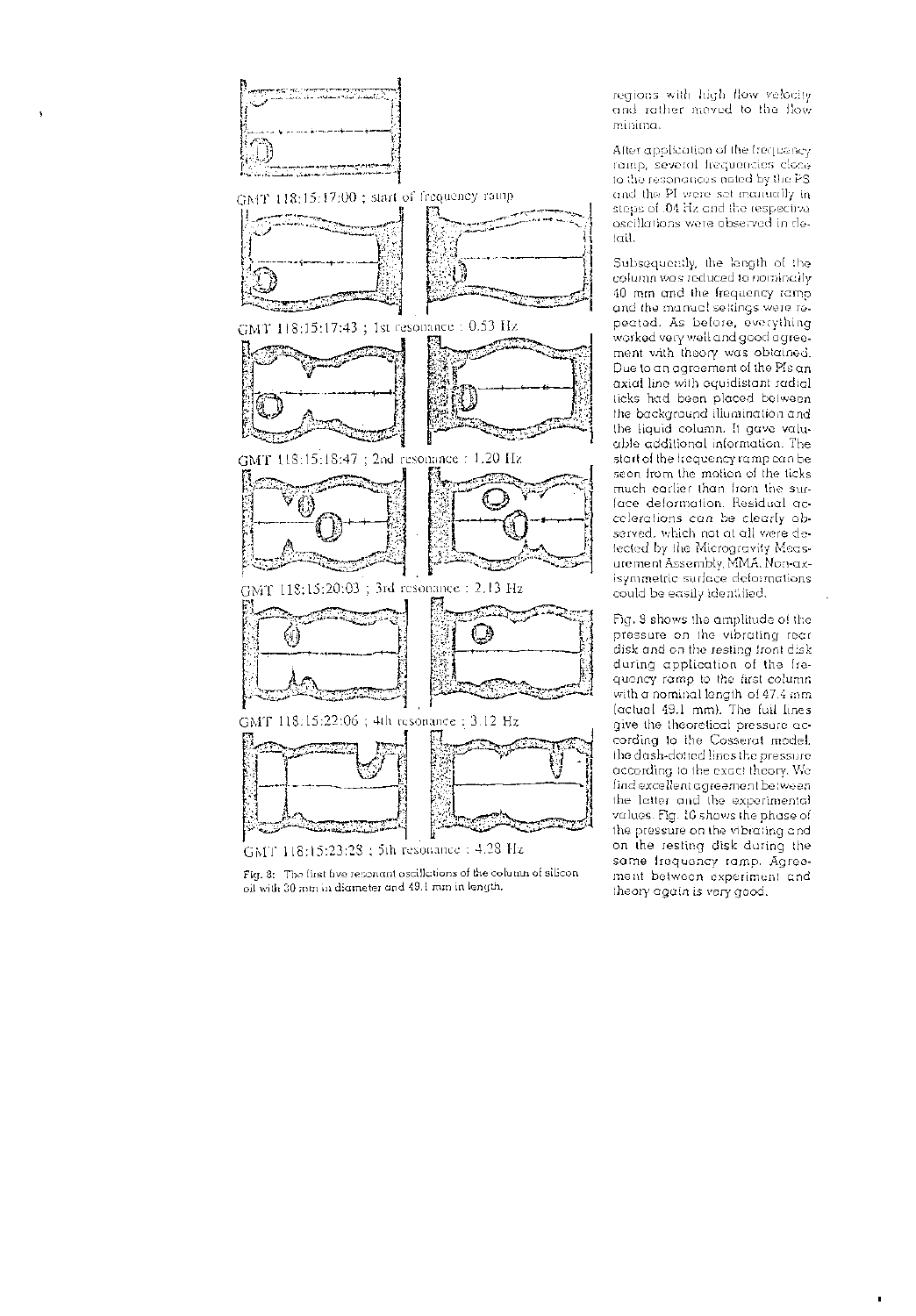

Fig- 3: The amplitude of pressure at the vibrating disk (a) and at the resting disk (b) during the frequency ramp applied to the column of 49.1 mm in length; solid lines: Cosserat model; dash-dotted lines; exact model.

#### **Run II of LICOH**

On the third day of the D-2 Mission, the AFPM had fully broken down electronically. However, alter intensive simulations of the AFPM support team with the engineering model available at GSOC and a two to three hour air-to-ground repair activity, the AFPM could be reactivated by the crew. Since the Spacelab mission was extended by one day, a second run of LICOR was enabled by means of a replanning request.

In order to save crew time, Run II of LICOR was performed with the 5 cSt silicon oil used in the preceding experiment ONSET (Onset of oscillatory Marangoni flows). In order to account for the lower viscosity, the amplitude of excitation of the rear disk was reduced from 1 mm to 0.5 mm. The front disk, due to the preceding procedures, still was shilted laterally by 0.7 mm. The request to rearrange it coaxially was renounced, since this was the step were the AFPM had broken down earlier.



Fig. 10: The phase of pressure at the vibrating disk (a) and at the resting disk (b) during thedrequency ramp applied to the column of 49.1 mm in length; solid lines: Cosserat model.

As in Run I, the science astronaut was Dr. Ulrich Walter. He created a liquid column with 40 mm in length and applied the frequency ramp from 0 Hz to 5 Hz. As before, sharp maxima of pressure versus frequency showed up. The first resonance frequencies could be. clearly identified, see Table 3. However, after passing the third resonance frequency the oscillation became so intense that a strong lateral motion arose and the liquid spilled over the sharp edge of the rear disk. The column subsequently broke. Since no unusual accelerations were recorded by the Microgravity Measurement Assembly, the possible reasons for the spillage are

- the lateral shift of the Front Disk by 0.7 mm
- the retardation of the full development of the resonant oscillations relative to the appearence of the pressure maximum.

The resonance frequencies found in the D-2 experiment are shown in Fig. 11 together with the results from small liquid columns and the curves from theoretical modelling.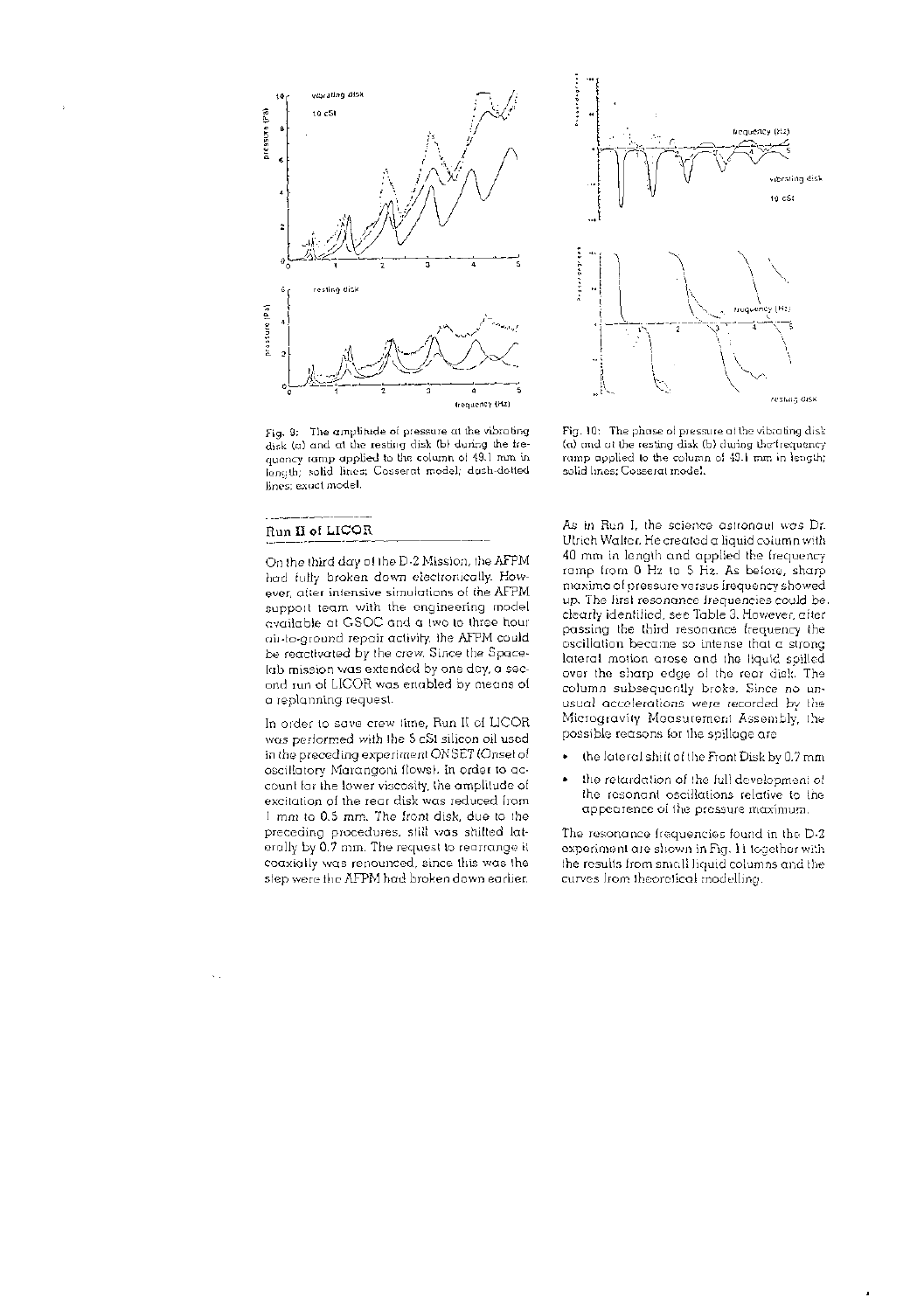

Fig. 11: The first five resonance frequencies obtained with columns of different length in the experiment LICOR together with the resonance frequencies of small liquid columns; (d) D-2 experiments; (x) small columns of water, (+) small columns of water/glycerol 25 %; solid lines: exact theory, dashed lines: Cosserat model.

tion of the resonances by means of pressure sensors has proven very effective.

The unintended laterai shift of the front disk, which hasn't been corrected due to this risk o: breakdown of the *AFPM,*  has shown the sensitivity of liquid columns to nonaxial perturbations. It was most likely the reason for the breakage of the column in Run II. In the subsequent re-run of the experiment STACO a column of silicon oil between circular disks with the unequal diameters 30 mm and 28 mm has been established. The column started to oscillate laterally with a period of 4.75 s and broke after about 3 min. The unequal

## **Conclusions**

The D-2 experiment LICOR perfectly supplements the experiments on small liquid columns and those based on density-adjusted liquids. At the same time, it has given new insight into the immediate appearence of the pressure maxima, the visual observation of resonances and the retardation of the fully developed oscillations. The automatic detec-

disk diameters bring about three different surface shapes, which differ only slightly in energy. All of these surfaces are sections of unduloids. Breakage occurred after the energy of the lateral motion caused the column to switch from the unduloid with lowest energy to the one with next higher energy.

This underlines the importance of non-axial oscillations of liquid columns and of oscilia-

| silicon oil<br>Hength / mm | disk | resonance frequency / Hz       |                      |                      |                      |                      |                      |
|----------------------------|------|--------------------------------|----------------------|----------------------|----------------------|----------------------|----------------------|
|                            |      |                                | 2                    | 3                    | 4                    | 5                    |                      |
| $10c$ St                   | 43.1 | vibrating<br>resting<br>video  | 0.53<br>0.53<br>0.48 | 1.20<br>1.21<br>1.20 | 2.13<br>2.19<br>2.04 | 3.12<br>3.38<br>3.40 | 4.28<br>4.30<br>4.31 |
| 10cSt                      | 41.7 | vibrating<br>restinal<br>video | 0.69<br>0.69<br>0.64 | 1.53<br>1.58<br>1.53 | 2.70<br>2.70         | 3,96<br>3.96         | 4.93                 |
| 5cSt                       | 39.7 | vibrating<br>resting<br>video  | 0.30<br>0.80<br>0.78 | 1.77<br>1.78<br>1.77 | 3.00<br>3.00         |                      |                      |

Table 3: The resonance frequencies obtained from the pressure maxima and by visual evaluation of the video recordings.